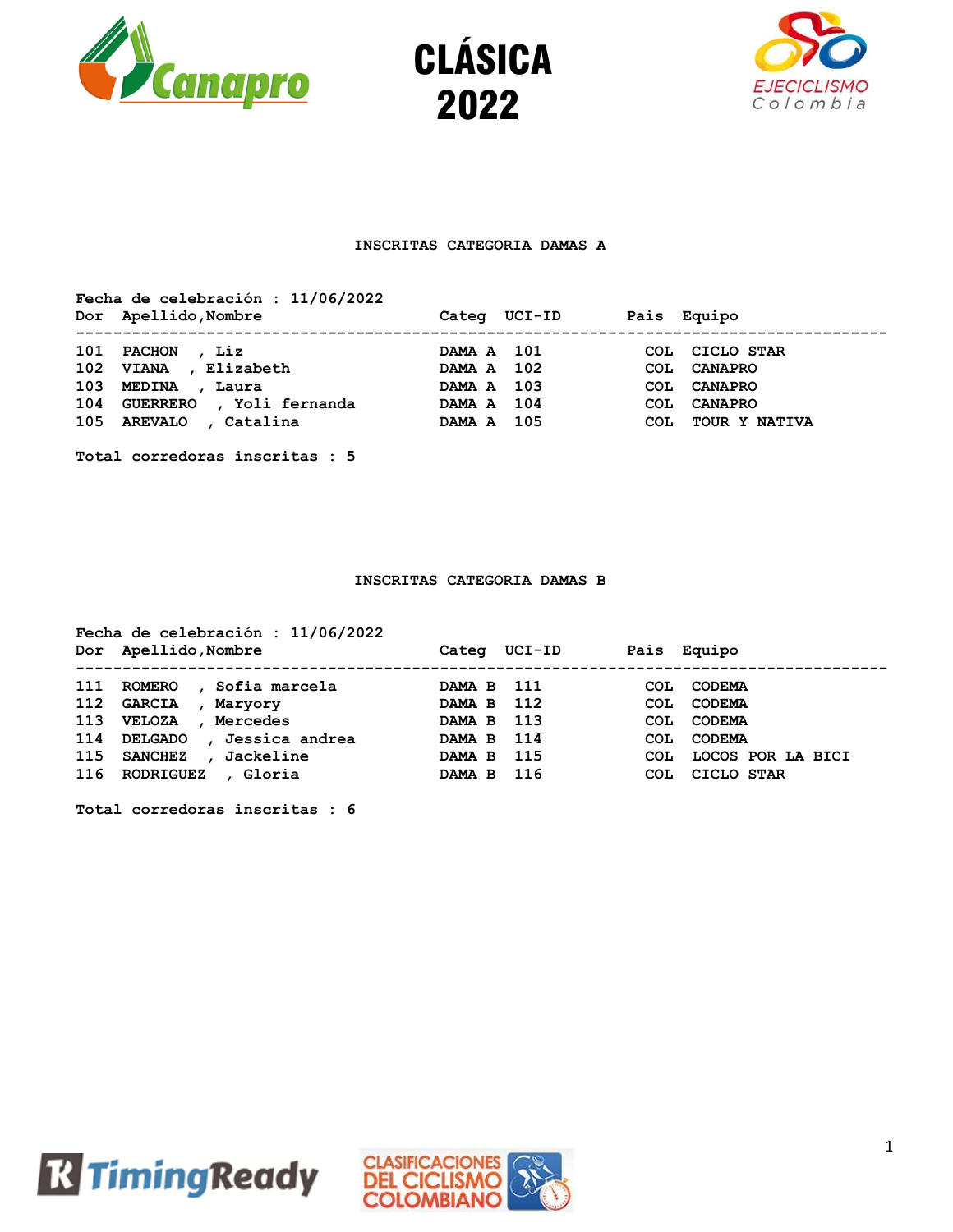





## **INSCRITOS CATEGORIA MASTER A**

## **Fecha de celebración : 11/06/2022**

|                 | Dor Apellido, Nombre                       Categ UCI-ID     Pais Equipo |              |              |            |                   |
|-----------------|-------------------------------------------------------------------------|--------------|--------------|------------|-------------------|
| 1               | MARTINEZ , Edward                                                       | $MAS-A$ 1    |              |            | COL CODEMA        |
| $\mathbf{2}$    | CORTES , Giovanni                                                       |              | $MAS-A$ 2    | <b>COL</b> | <b>CODEMA</b>     |
| 3               | ROCHA , Juan alberto MAS-A 3                                            |              |              | <b>COL</b> | <b>CODEMA</b>     |
| 4               | MINAYA , Rodrigo                                                        | $MAS-A$ 4    |              | <b>COL</b> | <b>CODEMA</b>     |
| 5               | ACOSTA, Aldemar MAS-A 5                                                 |              |              | <b>COL</b> | <b>CODEMA</b>     |
| 6               | ORTIZ, Edwin giovany MAS-A 6                                            |              |              | <b>COL</b> | <b>CODEMA</b>     |
| 7               | GALICIA , David MAS-A 7                                                 |              |              | <b>COL</b> | <b>CODEMA</b>     |
| 8               | PINEDA, Daniel                                                          | MAS-A 8      |              | COL        | <b>CODEMA</b>     |
| 9               | FELICIANO, Andres MAS-A 9                                               |              |              | <b>COL</b> | CICLO ELITE       |
| 10              | GORDILLO, Jhon fredy MAS-A 10                                           |              |              | COL        | CICLO ELITE       |
| 11              | NUÑEZ , Julian                                                          |              | $MAS-A$ 11   | <b>COL</b> | CICLO ELITE       |
| 12 <sup>2</sup> | GOMEZ, Hoover                                                           |              | $MAS-A$ 12   | COL        | LOCOS POR LA BICI |
| 13              | ALBARRACIN, Felipe                                                      |              | $MAS-A$ 13   | <b>COL</b> | CICLO STAR        |
| 14              | SERPA , Rafael                                                          |              | $MAS - A$ 14 | <b>COL</b> | CICLO STAR        |
| 15              | MANRIQUE , Roberto MAS-A 15                                             |              |              | <b>COL</b> | CICLO STAR        |
| 16              | VARGAS , Daniel                                                         |              | $MAS-A$ 16   | <b>COL</b> | CICLO STAR        |
| 17              | OLAYA , Andres felipe MAS-A 17                                          |              |              | <b>COL</b> | <b>CANAPRO</b>    |
| 18              | BAUTISTA , Jose ignacio                                                 |              | $MAS-A$ 18   | <b>COL</b> | <b>CANAPRO</b>    |
| 19              | MANTILLA , Michael stiven                                               | MAS-A 19     |              | COL        | <b>CANAPRO</b>    |
| 20              | SANCHEZ , Yeisson alexis                                                | $MAS-A$ 20   |              | <b>COL</b> | <b>CANAPRO</b>    |
| 21              | FERNANDEZ, Luis gabriel MAS-A 21                                        |              |              | <b>COL</b> | TOUR Y NATIVA     |
| 22              | QUEVEDO, Andres                                                         | $MAS - A 22$ |              | <b>COL</b> | TOUR Y NATIVA     |
| 23              | VILLADA , Diego                                                         | MAS-A 23     |              | <b>COL</b> | CICLO RED         |
| 24              | GIRALDO, Felipe                                                         | $MAS - A$ 24 |              | COL        | CICLO RED         |

**Total corredores inscritos : 24**

#### **INSCRITOS CATEGORIA MASTER B**

# **Fecha de celebración : 11/06/2022**

|    | Dor Apellido, Nombre       |              | Categ UCI-ID Pais Equipo |            |                    |
|----|----------------------------|--------------|--------------------------|------------|--------------------|
| 25 | RAMIREZ, Ricardo           | MAS-B 25     |                          | <b>COL</b> | TOUR Y NATIVA      |
| 26 | VELOZA , Juan carlos       | <b>MAS-B</b> | 26                       | COL.       | <b>CODEMA</b>      |
| 27 | MALPICA , Argelio          | <b>MAS-B</b> | 27                       | <b>COL</b> | <b>CODEMA</b>      |
| 28 | GAITAN , Wilson            | <b>MAS-B</b> | 28                       | <b>COL</b> | <b>CODEMA</b>      |
| 29 | CASTANEDA , Mauricio       | <b>MAS-B</b> | 29                       | COL.       | <b>CODEMA</b>      |
| 30 | CASTAÑO, John fredy        | <b>MAS-B</b> | - 30                     | COL.       | <b>CODEMA</b>      |
| 31 | NOVA, Hugo alexander       | MAS-B 31     |                          | <b>COL</b> | <b>CODEMA</b>      |
| 32 | GUAYACAN , Oscar alexander | <b>MAS-B</b> | - 32                     | <b>COL</b> | LOCOS POR LA BICI  |
| 33 | SUAREZ , Giovanni          | <b>MAS-B</b> | - 33                     | <b>COL</b> | CICLO STAR         |
| 34 | FUERTE , Juan camilo       | <b>MAS-B</b> | 34                       | <b>COL</b> | <b>CANAPRO</b>     |
| 35 | FERNANDEZ , Diego          | <b>MAS-B</b> | -35                      | <b>COL</b> | TOUR Y NATIVA      |
| 36 | MONROY, Javier             | <b>MAS-B</b> | 36                       | <b>COL</b> | TOUR Y NATIVA      |
| 37 | MESA , Manuel J            | <b>MAS-B</b> | 37                       | <b>COL</b> | FIRST CYCLING TEAM |
| 38 | GUTIERREZ , Jair           | <b>MAS-B</b> | 38                       | <b>COL</b> | FIRST CYCLING TEAM |
| 39 | HERNANDEZ, Edilberto       | <b>MAS-B</b> | - 39                     | COL.       | FIRST CYCLING TEAM |
| 40 | HUERFANO, Manuel           | <b>MAS-B</b> | 40                       | COL.       | FIRST CYCLING TEAM |



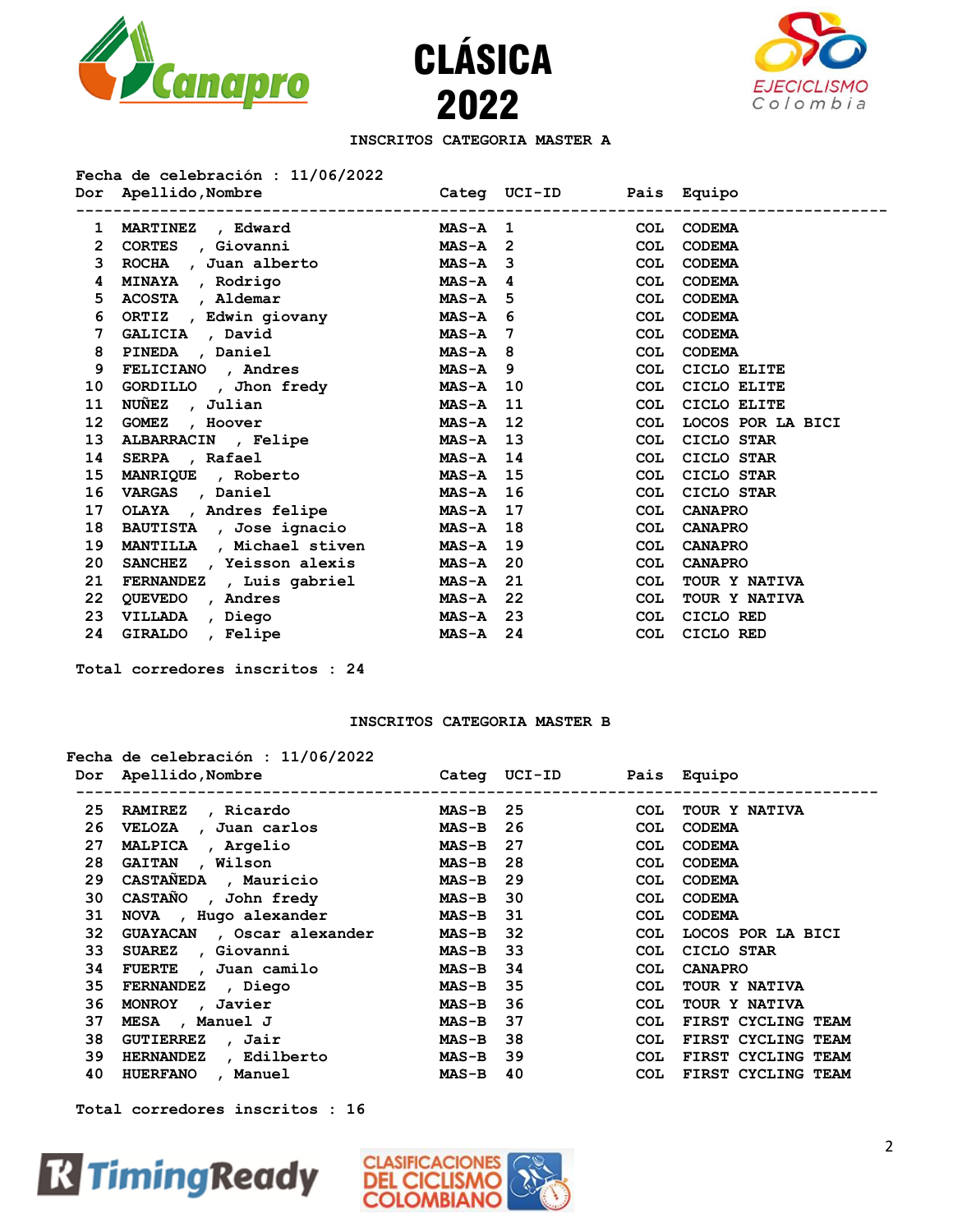





# **INSCRITOS CATEGORIA MASTER C**

|    | Fecha de celebración : $11/06/2022$                                   |            |            |            |                    |
|----|-----------------------------------------------------------------------|------------|------------|------------|--------------------|
|    | Dor Apellido, Nombre                     Categ UCI-ID     Pais Equipo |            |            |            |                    |
| 41 | DAVILA , Jorge                                                        |            | $MAS-C$ 41 |            | COL CODEMA         |
| 42 | LOPEZ, Nelson                                                         |            | $MAS-C$ 42 | <b>COL</b> | <b>CODEMA</b>      |
| 43 | VILLAR , Deiber                                                       | $MAS-C$ 43 |            | <b>COL</b> | <b>CODEMA</b>      |
| 44 | LONDOÑO, Juan manuel                                                  | $MAS-C$ 44 |            | COL        | <b>CODEMA</b>      |
| 45 | CANTOR , Leonardo                                                     | $MAS-C$ 45 |            | COL        | <b>CODEMA</b>      |
| 46 | SANCHEZ, Giovanni                                                     | MAS-C 46   |            | COL        | <b>CODEMA</b>      |
| 47 | GARZON, Aldemar                                                       | $MAS-C$ 47 |            | COL        | LOCOS POR LA BICI  |
| 48 | SUAVITA , Luis fernando                                               |            | $MAS-C$ 48 | COL        | LOCOS POR LA BICI  |
| 49 | RINCON, Yoany                                                         | MAS-C 49   |            | COL        | LOCOS POR LA BICI  |
| 50 | MONTOYA, Edgar eduardo                                                | MAS-C 50   |            | COL        | LOCOS POR LA BICI  |
| 51 | TRUJILLO, Aldemar                                                     | MAS-C 51   |            | <b>COL</b> | <b>CANAPRO</b>     |
| 52 | CORREDOR, Yimmy alexander                                             | MAS-C 52   |            | <b>COL</b> | <b>CANAPRO</b>     |
| 53 | CHACON, Edwin                                                         | $MAS-C 53$ |            | <b>COL</b> | <b>CANAPRO</b>     |
| 54 | FERNANDEZ, Edwin                                                      | $MAS-C$ 54 |            | <b>COL</b> | TOUR Y NATIVA      |
| 55 | <b>FERNANDEZ</b> , Ariel                                              | $MAS-C$ 55 |            | <b>COL</b> | TOUR Y NATIVA      |
| 56 | PRIETO, Jairo eduardo                                                 | $MAS-C$ 56 |            | <b>COL</b> | TOUR Y NATIVA      |
| 57 | DUQUE, Omar                                                           | $MAS-C$ 57 |            | <b>COL</b> | CICLO RED          |
| 58 | DIAZ , Pedro Pablo                                                    | MAS-C 58   |            | <b>COL</b> | FIRST CYCLING TEAM |
| 59 | LOZANO, Carlos                                                        | $MAS-C$ 59 |            |            | COL CICLO STAR     |
|    |                                                                       |            |            |            |                    |



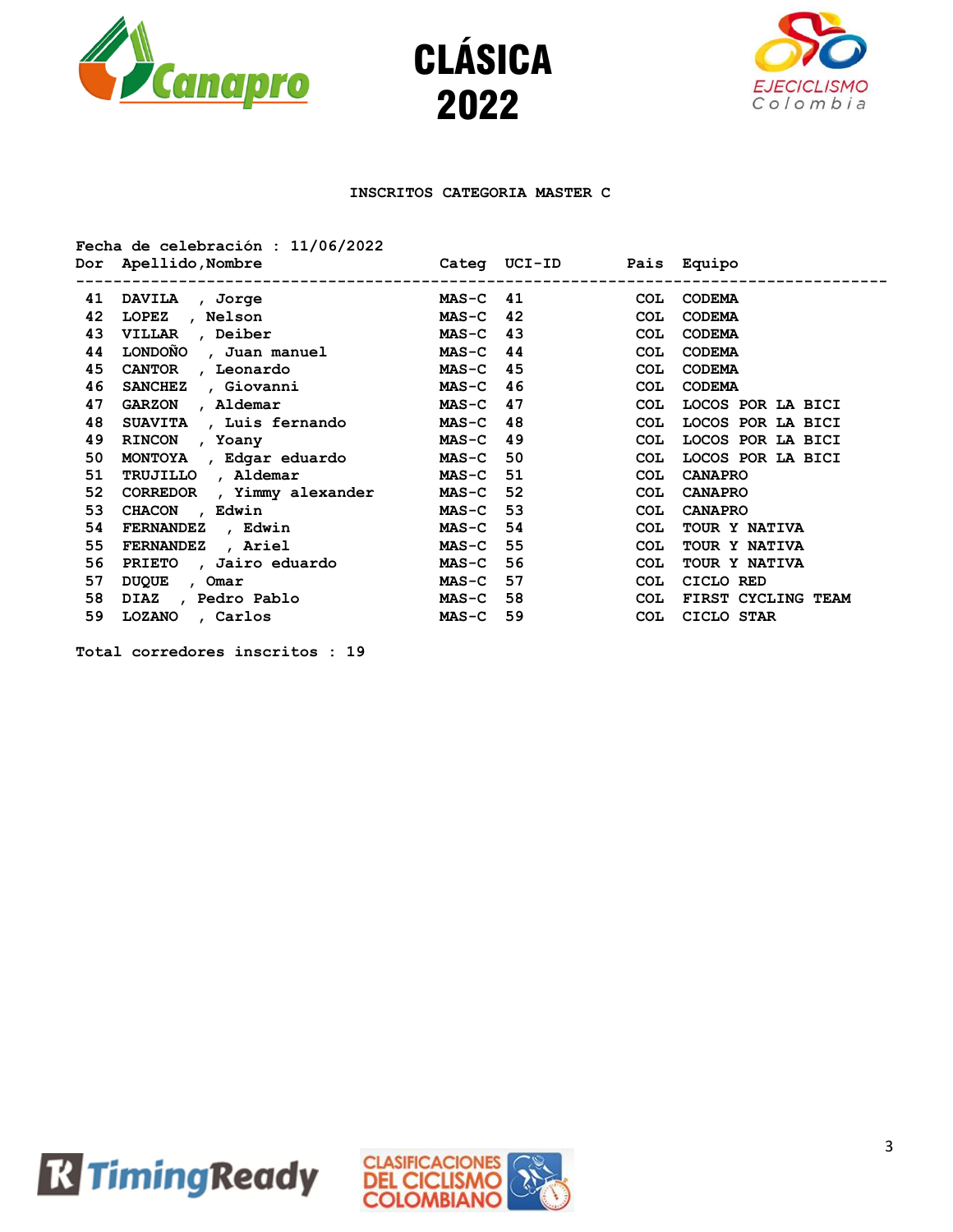





## **INSCRITOS CATEGORIA MASTER D**

| Fecha de celebración : 11/06/2022 |                                                     |              |            |            |                    |
|-----------------------------------|-----------------------------------------------------|--------------|------------|------------|--------------------|
|                                   | Dor Apellido, Nombre<br>Categ UCI-ID<br>Pais Equipo |              |            |            |                    |
|                                   | ---------------------------<br>61 MESA , Nelson     |              | $MAS-D$ 61 |            | COL CODEMA         |
| 62                                | URREGO , Felipe                                     | $MAS-D$ 62   |            | <b>COL</b> | <b>CODEMA</b>      |
| 63                                | DIAZ, Joseh.                                        | <b>MAS-D</b> | 63         | <b>COL</b> | <b>CODEMA</b>      |
| 64                                | SAAVEDRA , Carlos                                   | $MAS-D$ 64   |            | <b>COL</b> | CICLO ELITE        |
| 65                                | JOYA, Jaime                                         | <b>MAS-D</b> | 65         | <b>COL</b> | CICLO ELITE        |
| 66                                | BONILLA, Pedro nel MAS-D                            |              | 66         | <b>COL</b> | CICLO ELITE        |
| 67                                | MORENO, Gabriel danilo                              | <b>MAS-D</b> | 67         | <b>COL</b> | LOCOS POR LA BICI  |
| 68                                | HERRERA , Hector                                    | <b>MAS-D</b> | 68         | <b>COL</b> | LOCOS POR LA BICI  |
| 69                                | ROMERO, Jose antonio MAS-D 69                       |              |            | <b>COL</b> | LOCOS POR LA BICI  |
| 70                                | ALARCON, Oscar augusto                              | <b>MAS-D</b> | 70         | <b>COL</b> | LOCOS POR LA BICI  |
| 71                                | DIAZ , Baudilio                                     | <b>MAS-D</b> | 71         | <b>COL</b> | LOCOS POR LA BICI  |
| 72                                | ORTIZ, Ricardo                                      | <b>MAS-D</b> | 72         | COL        | CICLO STAR         |
| 73                                | VARGAS , Alcides                                    | <b>MAS-D</b> | 73         | <b>COL</b> | CICLO STAR         |
| 74                                | WILCHES , Gustavo                                   | <b>MAS-D</b> | 74         | <b>COL</b> | CICLO STAR         |
| 75                                | JAIMES , Luis                                       | $MAS-D$ 76   |            | <b>COL</b> | CICLO STAR         |
| 76                                | ALVAREZ , Victor                                    | <b>MAS-D</b> | 77         | <b>COL</b> | CICLO STAR         |
| 77                                | RODRIGUEZ, Hernando                                 | <b>MAS-D</b> | 78         | <b>COL</b> | <b>CANAPRO</b>     |
| 78                                | BENITEZ , Jose antonio                              | <b>MAS-D</b> | 79         | <b>COL</b> | <b>CANAPRO</b>     |
| 79                                | LEON, Luis felipe                                   | $MAS-D$ 80   |            | <b>COL</b> | <b>CANAPRO</b>     |
| 80                                | TIBOCHA , Antonio jose MAS-D 81                     |              |            | <b>COL</b> | <b>CANAPRO</b>     |
| 81                                | BONILLA , Gerardo                                   | <b>MAS-D</b> | 82         | <b>COL</b> | CICLO RED          |
| 82                                | CASTRO, Juan carlos                                 | MAS-D 83     |            | <b>COL</b> | CICLO RED          |
| 83                                | MARTINEZ , Alberto                                  | $MAS-D 84$   |            | COL        | CICLO RED          |
| 84                                | SUAREZ, Sergio                                      | $MAS-D$ 85   |            | <b>COL</b> | CICLO RED          |
| 85                                | MORALES, Raul                                       | <b>MAS-D</b> | 86         | <b>COL</b> | CICLO RED          |
| 86                                | CASTRO, Henry                                       | $MAS-D$ 87   |            | <b>COL</b> | FIRST CYCLING TEAM |



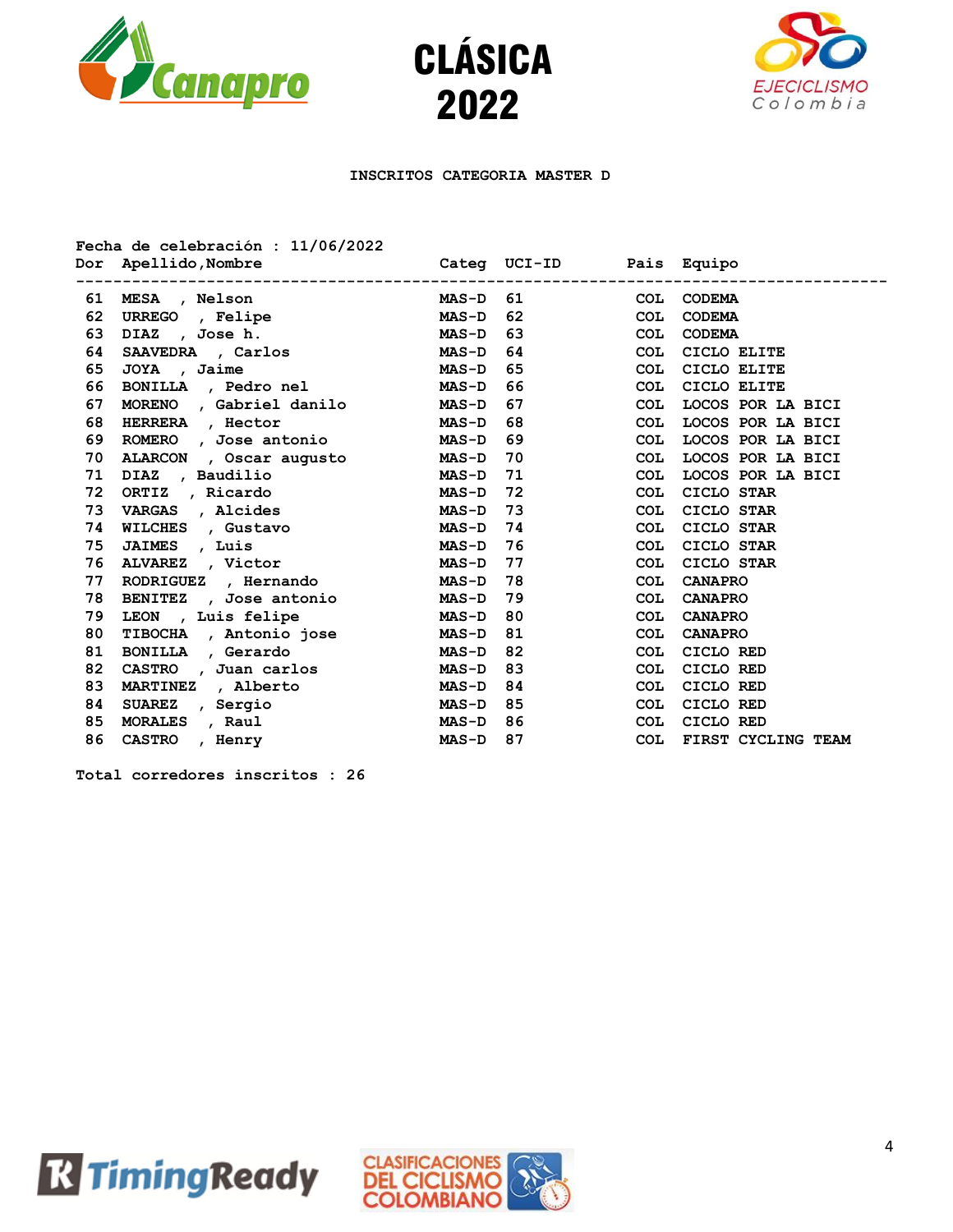





# **INSCRITOS CATEGORIA MASTER E**

|     | Fecha de celebración : $11/06/2022$<br>Dor Apellido, Nombre |              | Categ UCI-ID |            | Pais Equipo       |
|-----|-------------------------------------------------------------|--------------|--------------|------------|-------------------|
| 121 | ORTIZ, Hernando                                             | <b>MAS-E</b> | 121          | COL        | <b>CODEMA</b>     |
| 122 | SATIVA , Carlos                                             | <b>MAS-E</b> | 122          | COL        | <b>CODEMA</b>     |
| 123 | MENDEZ , Jorge                                              | <b>MAS-E</b> | 123          | <b>COL</b> | <b>CODEMA</b>     |
| 124 | , Jorge<br><b>PAEZ</b><br>$MAS-E$                           |              | 124          | <b>COL</b> | <b>CODEMA</b>     |
| 125 | GAITAN , Luis alejandro MAS-E                               |              | 125          | <b>COL</b> | <b>CODEMA</b>     |
| 126 | MINAYA , Jose luis MAS-E                                    |              | 126          | <b>COL</b> | <b>CODEMA</b>     |
| 127 | RAMIREZ , Martin alonso MAS-E                               |              | 127          | COL        | LOCOS POR LA BICI |
| 128 | PACHECO, Pedro vicente MAS-E                                |              | 128          | <b>COL</b> | LOCOS POR LA BICI |
| 129 | PORRAS , Rafael MAS-E                                       |              | 129          | <b>COL</b> | LOCOS POR LA BICI |
| 130 | ALEMAN , Jairo                                              | <b>MAS-E</b> | 130          | <b>COL</b> | CICLO STAR        |
| 131 | GONZALEZ , Rcardo                                           | <b>MAS-E</b> | 131          | COL        | CICLO STAR        |
| 132 | LOPEZ , Alberto                                             | <b>MAS-E</b> | 132          | <b>COL</b> | CICLO STAR        |
| 133 | MONTAÑA , Fernando MAS-E                                    |              | 133          | <b>COL</b> | CICLO STAR        |
| 134 | MORENO, Jorge<br>MAS-E                                      |              | 134          | <b>COL</b> | CICLO STAR        |
| 135 | PACHON, Elias                                               | <b>MAS-E</b> | 135          | COL        | CICLO STAR        |
| 136 | PITA , Pedro                                                | <b>MAS-E</b> | 136          | COL        | CICLO STAR        |
| 137 | ROMERO, Marco fidel MAS-E                                   |              | 137          | <b>COL</b> | CICLO STAR        |
| 138 | VARGAS , Jairo                                              | <b>MAS-E</b> | 138          | COL        | CICLO STAR        |
| 139 | RODRIGUEZ, Luis alberto                                     | <b>MAS-E</b> | 139          | <b>COL</b> | CICLO STAR        |
| 140 | SALCEDO, Hector                                             | <b>MAS-E</b> | 140          | <b>COL</b> | <b>CANAPRO</b>    |
| 141 | AMEZQUITA , Dairo MAS-E                                     |              | 141          | <b>COL</b> | TOUR Y NATIVA     |
| 142 | AMEZQUITA , Wilson MAS-E                                    |              | 142          | <b>COL</b> | TOUR Y NATIVA     |
| 143 | TELLEZ , Francisco                                          | <b>MAS-E</b> | 143          | <b>COL</b> | TOUR Y NATIVA     |
| 144 | CORTES , Victor hugo                                        | <b>MAS-E</b> | 144          | COL        | TOUR Y NATIVA     |
| 145 | LESMES , Jorge                                              | <b>MAS-E</b> | 145          | <b>COL</b> | TOUR Y NATIVA     |
| 146 | SANCHEZ, Helbert                                            | <b>MAS-E</b> | 146          | <b>COL</b> | TOUR Y NATIVA     |
| 147 | RIVERA , Carlos                                             | <b>MAS-E</b> | 147          | COL        | TOUR Y NATIVA     |
| 148 | TORRES , Rodrigo                                            | <b>MAS-E</b> | 148          | <b>COL</b> | TOUR Y NATIVA     |
| 149 | MAS-E<br>BOHORQUEZ , Omar                                   |              | 149          | <b>COL</b> | TOUR Y NATIVA     |
| 150 | FLORES , Alirio                                             | $MAS-E$      | 150          | COL        | CICLO RED         |